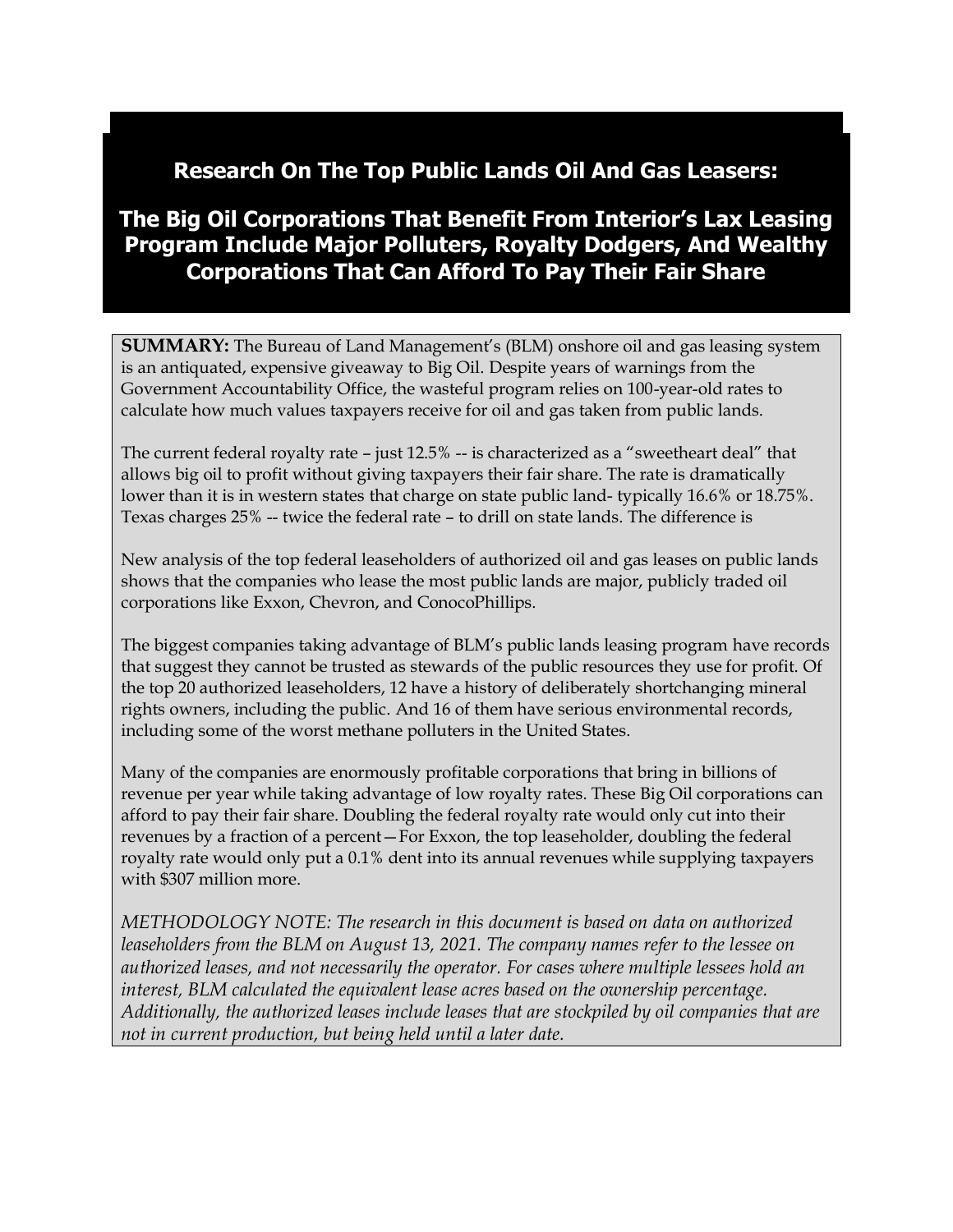# **Issue Background**

**Issue Background: The 100-Year-Old Royalty Rate Is A "Sweetheart Deal" To Big Oil That Costs Taxpayers Billions**

#### **Currently, Oil And Gas Companies Pay An Artificially Low Royalty Rate Based On An Antiquated Law.**

When Oil Corporations Drill On Public Lands, They Compensate The Mineral Owners (The Public) With Royalty Payments, An Important Revenue For State And Local Governments.

**There Are Three Main Sources Of Revenue From Federal Lands Oil Production That Go To State Governments; Royalties, Rents, And Bonuses.** "Companies pay a wide range of fees, rates, and taxes to extract natural resources in the U.S. The amounts differ depending on the ownership of the resources. We'll cover some of the major types of payments companies make here. They are usually called "revenue" because they represent revenue to the American public. When companies extract natural resources on federal onshore lands and the Outer Continental Shelf, they pay revenue to the Department of the Interior (DOI). In general, companies pay bonuses, rents, royalties, or fees and penalties (if incurred) to ONRR, and in some cases bonuses and rents to the Bureau of Land Management." [Interior Office Of Natural Resource Resources, accessed  $02/25/21$ ]

- **Most Revenue Comes From Royalties, Which Are A Percentage Of The Value Of Oil Actually Produced.** "Royalties, a percentage of the sales value of extracted resources, make up most of the revenue paid to DOI. Lease holders also pay different fees to the Bureau of Land Management, Bureau of Safety and Environmental Enforcement, and Bureau of Ocean Energy Management, often to reimburse the federal government for costs associated with awarding, administering, and enforcing leases. For extracting locatable hardrock minerals on federal lands, companies pay fees, but not royalties under the Mining Law of 1872." [Interior Office Of Natural Resource Resources, accessed  $\frac{02}{25/21}$ ]
- **Energy Royalties Are "An Integral Component Of Many Western States' Budgets."** "While a small portion of federal government revenue, energy royalties are important to resource-rich states in the mountain west that receive about half of what Washington collects inside their borders. 'These oil and gas royalties are an integral component of many western states' budgets, and suspending their collection would have a direct negative effect on states,' the Western Governors' Association wrote in early April to David Bernhardt, a former oil lobbyist who serves as interior secretary." [*Financial Times*, [06/28/20\]](https://www.ft.com/content/4d3d88c8-7eb6-4d06-bec0-c0ca8d91a045)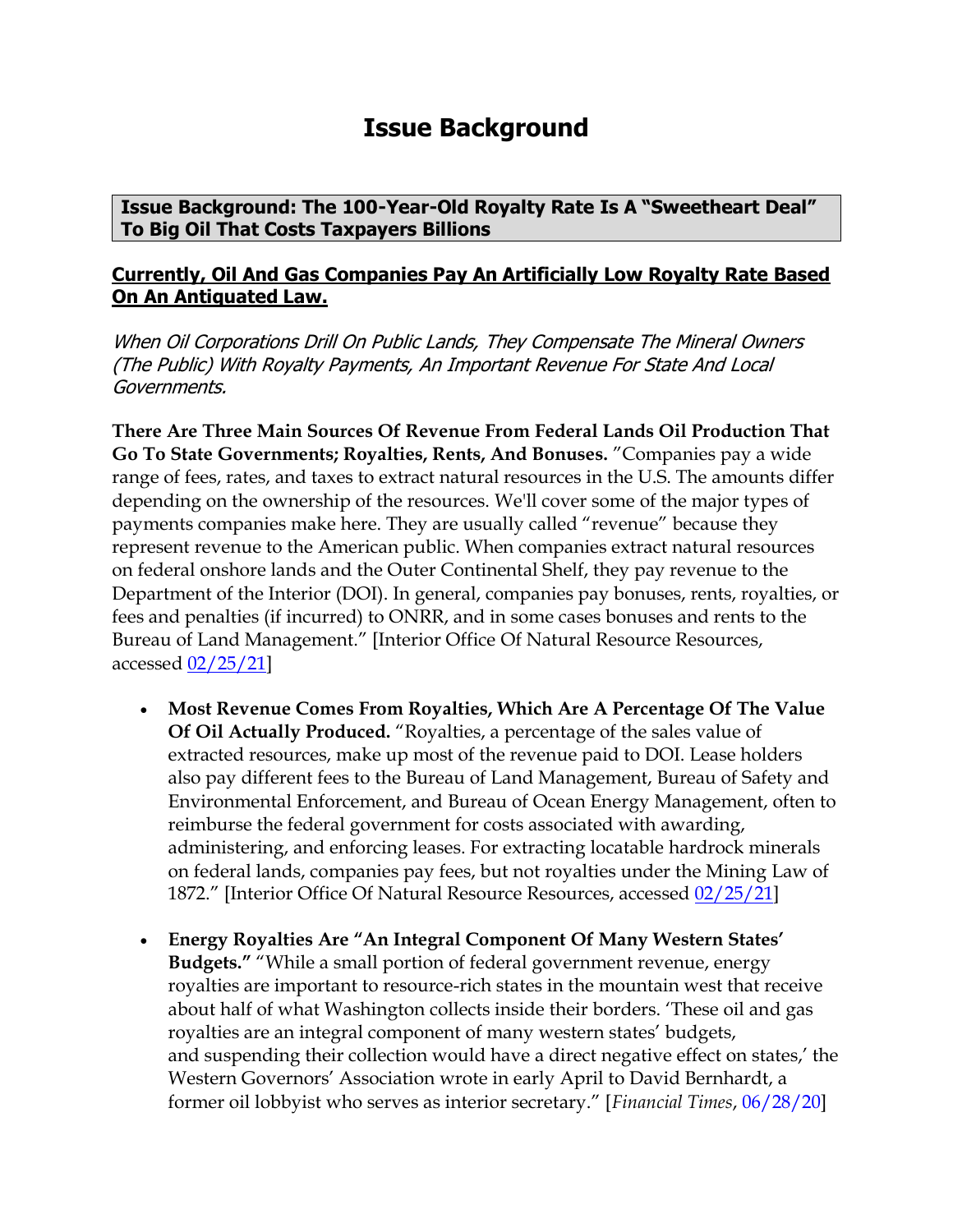The Mineral Leasing Act Of 1920 Set The Current Public Lands Oil And Gas Royalty Rate At 12.5%.

**The Mineral Leasing Act Set The Royalty Rate AT 12.5% Of The Market Value Of The Product To Be Paid To The Mineral Owners. On Public Lands, That's The Public**. "The Mineral Leasing Act (MLA) defines the minimum royalty rate on oil and natural gas produced on federal lands to be 12.5%. Royalties (i.e., revenue from the application of the royalty rate to production) reflect the product of the royalty rate and the market value of the commodity produced. Royalty rates are defined in the terms of each lease and are not expected to change during the term of the lease." [Congressional Research Service, [09/22/20\]](https://crsreports.congress.gov/product/pdf/R/R46537)

• **The Royalty Rate Is Unchanged Since The Mineral Leasing Act Was Passed In 1920.** "The current royalty rate, 12.5%, was established in 1920. Changing the royalty rate for new leases would not be expected to affect an operator's production from producing wells, but it could influence interest in future leases and impact bonus payments received during lease sales." [Congressional Research Service, [09/22/20\]](https://crsreports.congress.gov/product/pdf/R/R46537)

## **The Low Royalty Rate Is A "Sweetheart Deal" For Oil Corporations That Is Frequently Identified By The Government Accountability Office For Shortcomings**

The Artificially Low Royalty Rate Is Characterized By Some In Congress As A "Sweetheart Deal" For Oil Companies

**Senator Chuck Grassley: Artificially Low Royalty Rate Is A "Sweetheart Deal" For Oil Companies.** "The law no longer reflects fair market value. It has become a sweetheart deal for legacy energy companies. It's shortchanging the taxpayer and depriving public coffers from their fair share of revenue generated from public lands." [Senator Chuck Grassley, [03/06/20\]](https://www.grassley.senate.gov/news/news-releases/qa-big-oil-exploits-century-old-loophole)

"Key federal lease terms are the same as they were decades ago, and Interior has not adjusted lease terms for inflation or other factors, such as changes in market conditions, which may affect the government's fair return." [Government Accountability Office, [09/24/19\]](https://www.gao.gov/assets/gao-19-718t.pdf)

The Government Accountability Office (GAO) Frequently Points To The Low Bureau Of Land Management Leasing Program As Failing To Ensure A Fair Return To Taxpayers For Oil And Gas Production

**The GAO Found That Stagnant Leasing Terms Keep Governments From Getting A "Fair Return" On Oil And Gas Leasing.** "GAO's prior and ongoing work found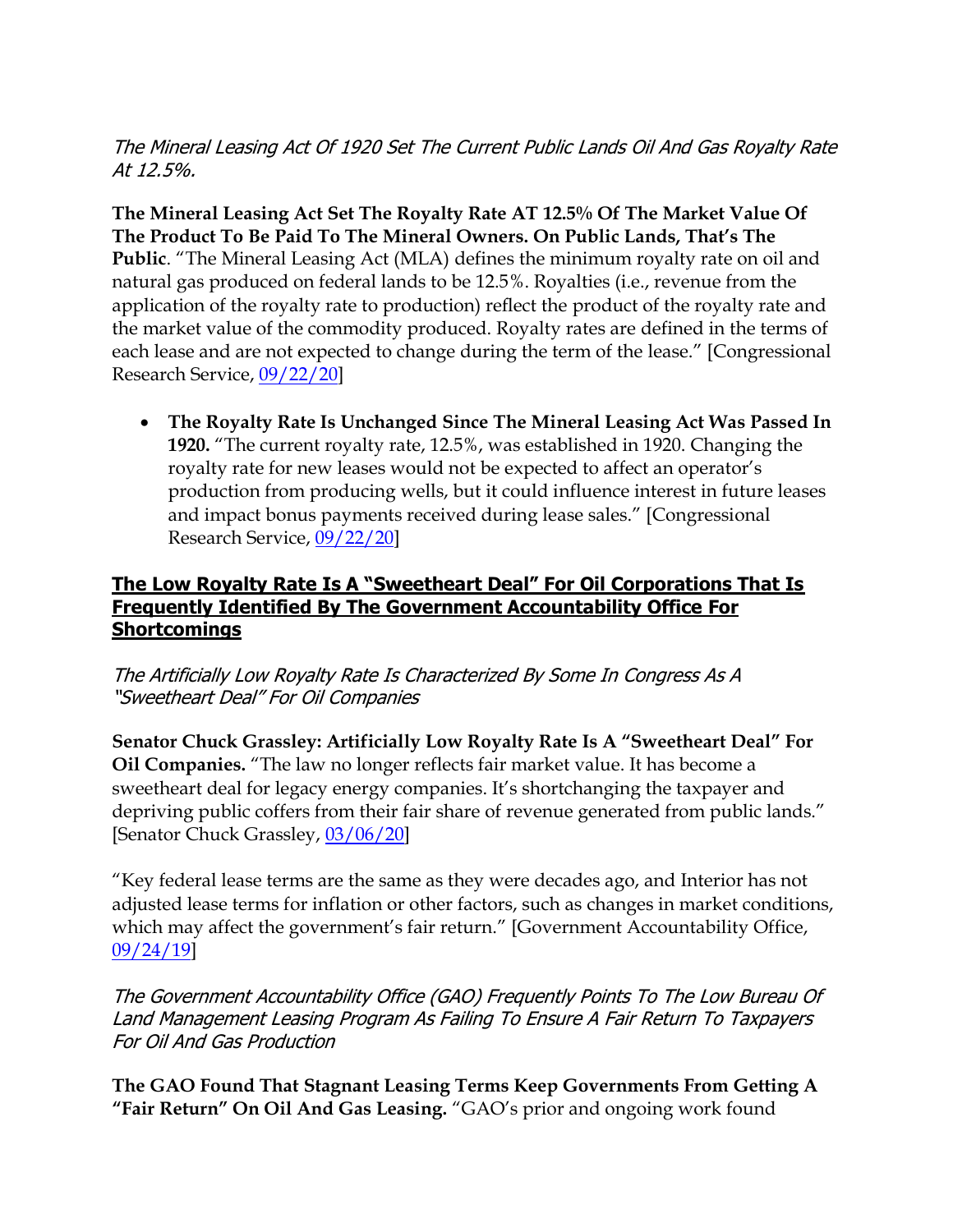challenges related to ensuring a fair return for oil, gas, and coal developed on federal lands in areas, including the following: Oil, Gas, and Coal Lease Terms and Conditions. Key federal lease terms are the same as they were decades ago, and Interior has not adjusted them for inflation or other factors that may affect the federal government's fair return." [Government Accountability Office, [09/24/19\]](https://www.gao.gov/assets/gao-19-718t.pdf)

• **GAO Has Also Found That Interior's Leasing System Has A High Risk Of Fraud, Waste, And Abuse.** "In February 2011, we designated Interior's management of federal oil and gas resources as a program at high risk for fraud, waste, abuse, and mismanagement or the need for transformation. This designation was based on challenges we identified with several aspects of Interior's oversight responsibilities, including that Interior lacked reasonable assurance that it was collecting a fair return from oil and gas produced on federal lands. Since our 2011 designation, we have made numerous recommendations to improve Interior's management of federal oil and gas resources." [Government Accountability Office, [09/24/19\]](https://www.gao.gov/assets/gao-19-718t.pdf)

## The GAO Says Increasing Th Royalty Rate Could Boost Revenues By Millions Of Dollars A Year Without A Major Adverse Impact To Production.

**GAO Found That Modest Royalty Increases Could Boost Revenues By \$38 Million Annually.** "The oil and gas studies that GAO reviewed estimated that raising the federal royalty rate could increase net federal revenue between \$5 million and \$38 million per year. One of the studies stated that net federal revenue would increase under three scenarios that modeled raising the royalty rate from the current 12.5 percent to 16.67 percent, 18.75 percent, or 22.5 percent, while the other study noted that the effect on federal revenue would initially be small but would increase over time." [Government Accountability Office, [06/20/17\]](https://www.gao.gov/assets/gao-17-540.pdf)

• **The GAO Found That Increasing Royalty Rates Would Boost Revenue With A Minimal Impact To Production**. "In June 2017, we reported that raising federal royalty rates for onshore oil, gas, and coal resources could decrease oil and gas production on federal lands by either a small amount or not at all but could increase overall federal revenue, according to studies we reviewed and stakeholders we interviewed." [Government Accountability Office, [09/24/19\]](https://www.gao.gov/assets/gao-19-718t.pdf)

## **The Federal Royalty Rate Is Substantially Lower Than What Western States Charge On State Public Lands— In The Case Of Texas, The Federal Rate Is Twice As Low**

States Like Texas, Colorado, Montana, North Dakota, All Charge Oil Companies Much Higher Royalties Than The Federal Government Does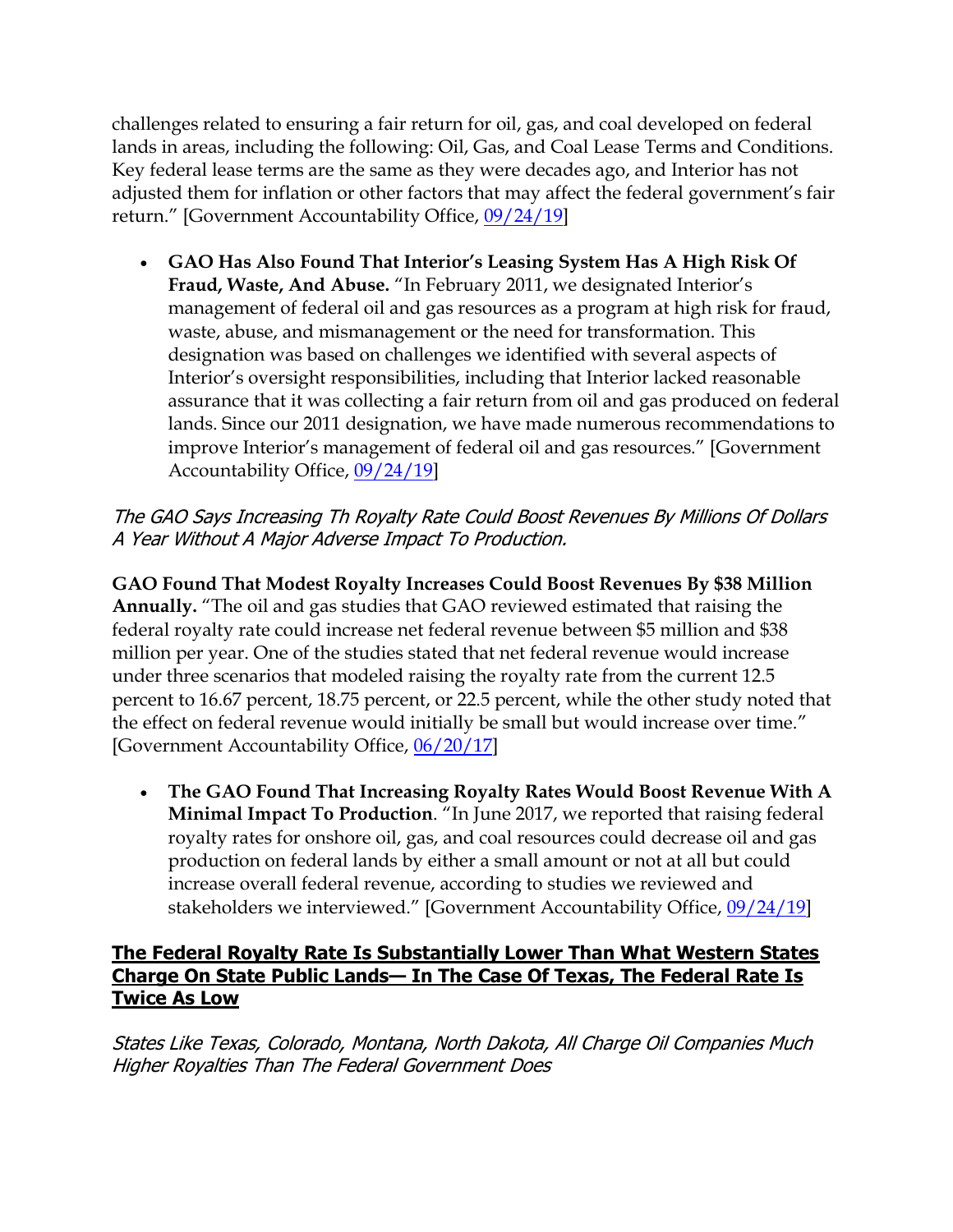**The GAO Found That States Get A Better Return On Public Lands Oil Royalties Because They Charge Higher Rates For Oil Production**. "Also, preliminary observations from GAO's ongoing work indicate that selected states charge royalty rates for oil and gas produced on state lands at a higher rate than the federal government charges for production on federal lands." [Government Accountability Office, [09/24/19\]](https://www.gao.gov/assets/gao-19-718t.pdf)

**Texas Charges The Highest Royalty Rate At 25 Percent On State Public Lands.** Other oil-producing states charge rates at 16.67 percent or 18.75 percent. [Government Accountability Office, [09/24/19\]](https://www.gao.gov/assets/gao-19-718t.pdf)

|                                   | <b>Primary Term</b><br>years) <sup>a</sup> | Minimum bonus bid <sup>b</sup><br>(per acre) | Rental rate <sup>c</sup><br>(per acre) | <b>Royalty Rate</b><br>(percent) |
|-----------------------------------|--------------------------------------------|----------------------------------------------|----------------------------------------|----------------------------------|
| <b>Federal Lease Terms</b>        |                                            |                                              |                                        |                                  |
| Onshore                           | 10                                         | \$2.00                                       | \$1.50 or \$2.00 <sup>d</sup>          | $12.5^\circ$                     |
| <b>Selected State Lease Terms</b> |                                            |                                              |                                        |                                  |
| Colorado                          | 5                                          | None                                         | \$2.50                                 | 18.75 or 20 <sup>f</sup>         |
| Montana                           | 10                                         | None                                         | \$1.50/2.75/4.00 <sup>9</sup>          | 16.67                            |
| New Mexico                        | 5                                          | Varies <sup>h</sup>                          | $$0.25 - 1.00$                         | 12.5, 16.67, 18.75 or 20         |
| North Dakota                      | 5                                          | \$1.00                                       | \$1.00                                 | 16.67 or 18.75                   |
| Oklahoma                          | 3                                          | \$5.00                                       | \$1.00                                 | 18.75                            |
| Texas                             | 3                                          | \$10.00                                      | \$10.00                                | 25                               |
| Utah <sup>1</sup>                 | 5                                          | \$2.00                                       | $$2.00^m$                              | 16.67 <sup>n</sup>               |
| Wyoming                           | 5                                          | \$1.00                                       | \$1.00                                 | 12.5 or 16.67°                   |

Sources: GAO analysis of federal and state laws and regulations, and state officials. | GAO-19-718T

#### *Source: [GAO](https://www.gao.gov/assets/gao-19-718t.pdf)*

**The Value Of The Low Royalty Subsidy Is Over \$1 Billion Annually—Money That Could Go Toward Helping State And Local Economies**

#### **Updating The Public Lands Royalty Rate Would Add More Than An Additional \$1.58 Billion To Western State Budgets If It Were**

The 2021 House Budget Reconciliation Package Would Raise The 100-Year Old Royalty Rate By 7.5 Percent—Giving A Needed Boost To Western Economies Reeling From Wildfires And The Covid 19 Pandemic

**In 2019, Western States Collected \$2.6 Billion In Revenues From Their Share Of The 12.5% Public Lands Oil And Gas Royalty Rate.** A calculation estimate shows that If the royalty rate were 20%, states' share from oil extracted on public lands in their state would have been \$1.5 billion higher. [Interior Office of Natural Resource Revenue, accessed  $\frac{09}{24/21}$ 

## **2019 Cost Of Low Royalty Rate In Western States\***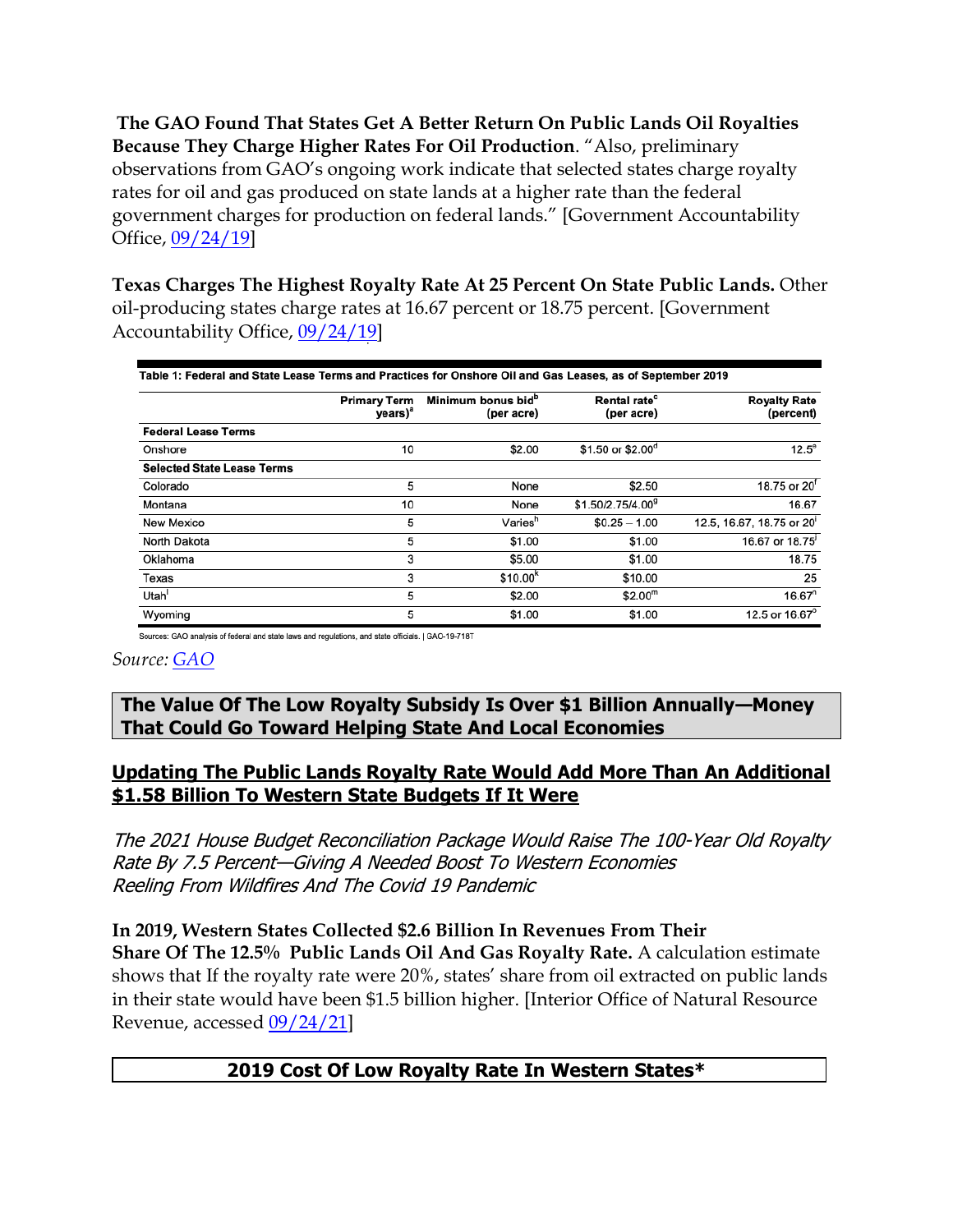|              | 2019 Royalty       | 2019 Royalty       | 2019 cost to state of |
|--------------|--------------------|--------------------|-----------------------|
|              | Revenue (actual)** | Revenue (at        | low royalty rate      |
|              |                    | proposed 20% rate) |                       |
| <b>New</b>   |                    |                    |                       |
| Mexico       | \$1,340,557,753.87 | \$2,144,892,406.19 | \$804,334,652.32      |
| Wyoming      | \$668,180,446.01   | \$1,069,088,713.61 | \$400,908,267.60      |
| <b>North</b> |                    |                    |                       |
| Dakota       | \$318,929,799.71   | \$510,287,679.53   | \$191,357,879.82      |
| Colorado     | \$124,657,581.71   | \$199,452,130.73   | \$74,794,549.02       |
| Utah         | \$87,768,202.08    | \$140,429,123.32   | \$52,660,921.24       |
| California   | \$75,459,265.98    | \$120,734,825.56   | \$45,275,559.58       |
| Montana      | \$21,246,305.55    | \$33,994,088.88    | \$12,747,783.33       |
|              | \$2,636,799,354.91 |                    | \$1,582,079,612.91*   |

*Source: [Interior Office Of Natural Resource Revenue](https://revenuedata.doi.gov/)*

*\*These total cost is calculated from actual share of onshore oil and gas production revenues received by states under the low 12.5% rate and extrapolating them to the amount that states' share would have been had the royalty rate been 20%, all other factors equal. This cost is a conservative estimate because it only reflects the royalty rate change in the reconciliation package; it does not include new royalties for vented methane or increased revenues from updated rents and bonus bid increases.*

*\*\*The actual royalty revenue figures are from the Interior Office of Natural Resource Revenue. They reflect each state's [50% share of the standard 12.5% royalty rate.](https://www.everycrsreport.com/files/2020-09-22_R46537_a7dc7a1cdb61406e0cd5344716eccaf9e960bc72.pdf)*

**In 2020, Western States Collected \$1.9 Billion In Revenues From Their Share Of The 12.5% Public Lands Oil And Gas Royalty Rate.** A calculation estimate shows that If the royalty rate were 20%, states' share from oil extracted on public lands in their state would have been \$1.19 billion higher. [Interior Office of Natural Resource Revenue, accessed [09/24/21\]](https://revenuedata.doi.gov/)

> • **2020 Revenue Numbers May Be Lower Than Average Due To The Covid 19 Pandemic As Well As The Trump Administration's Haphazardly-Administered Pandemic Royalty Relief Program.** "The Trump administration has started giving energy companies temporary breaks on royalties and rent they pay to extract oil and gas from leases on public lands because of the coronavirus pandemic. The move drew quick criticism as a handout to industry that will mean less money for state governments. A Democratic lawmaker called for an investigation into whether the breaks were justified. Government data shows companies in Utah receiving steep cuts in the standard 12.5% royalty rate, to as low as 2.5% of the value of the oil and gas they produce." [Associated Press, [05/20/20\]](https://apnews.com/article/nd-state-wire-virus-outbreak-us-news-billings-ut-state-wire-c82c1b9fefcfe083c8d29a7ecd65cc22)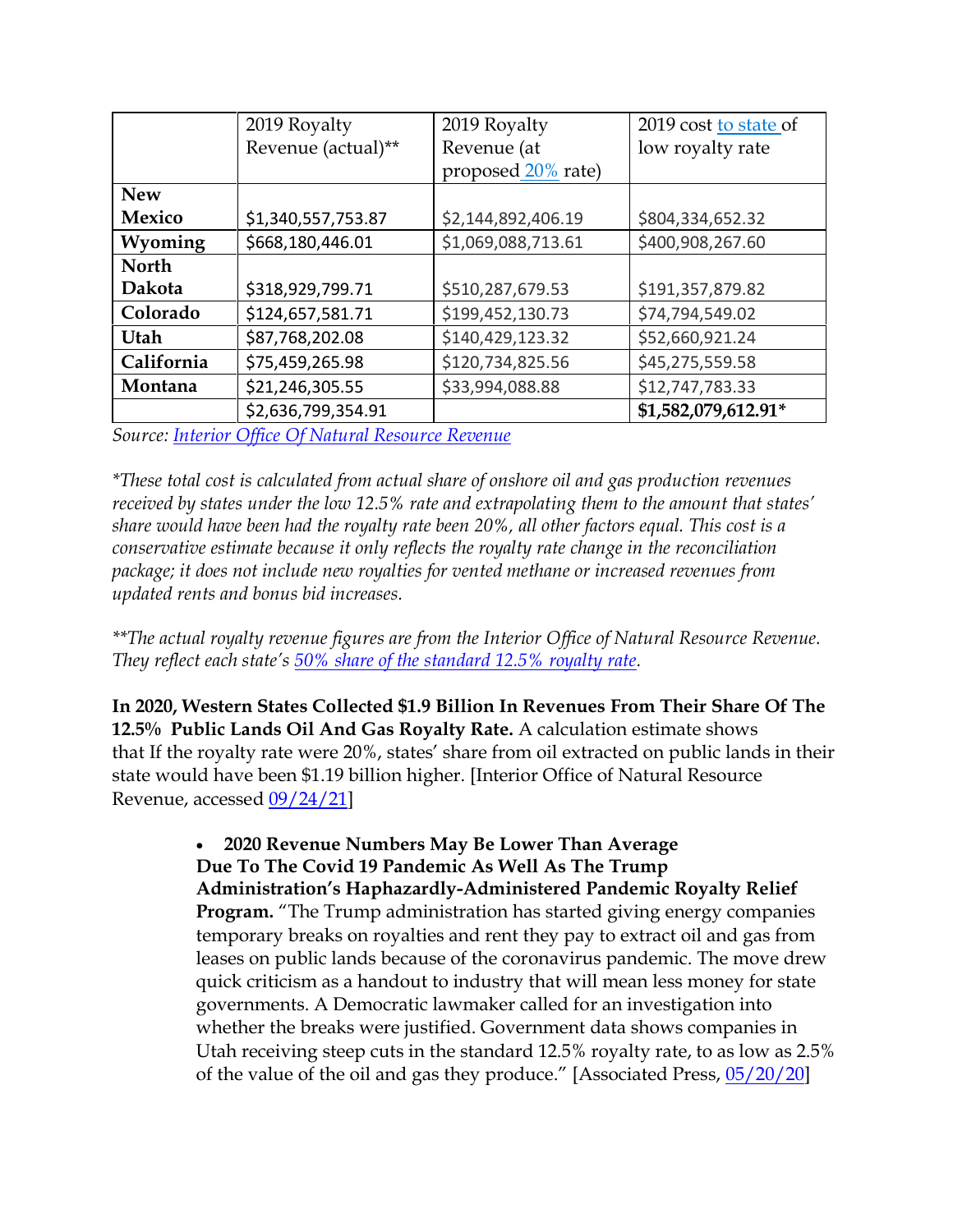| 2020 Cost Of Low Royalty Rate In Western States* |                    |                    |                     |  |
|--------------------------------------------------|--------------------|--------------------|---------------------|--|
|                                                  | 2019 Royalty       | 2019 Royalty       | 2019 cost of low    |  |
|                                                  | Revenue (actual)** | Revenue (at        | royalty rate        |  |
|                                                  |                    | proposed rate)     |                     |  |
| <b>New</b>                                       |                    |                    |                     |  |
| Mexico                                           | \$1,145,735,228.85 | \$1,833,176,366.16 | \$687,441,137.31    |  |
| Wyoming                                          | \$478,580,136.92   | \$765,728,219.07   | \$287,148,082.15    |  |
| <b>North</b>                                     |                    |                    |                     |  |
| Dakota                                           | \$167,026,311.63   | \$267,242,098.60   | \$100,215,786.97    |  |
| Colorado                                         | \$70,538,369.65    | \$112,861,391.44   | \$42,323,021.79     |  |
| Utah                                             | \$58,702,871.54    | \$93,924,594.46    | \$35,221,722.92     |  |
| California                                       | \$55,116,221.58    | \$88,185,954.52    | \$33,069,732.94     |  |
| Montana                                          | \$12,931,067.90    | \$20,689,708.64    | \$7,758,640.74      |  |
| <b>TOTAL:</b>                                    | \$1,988,630,208.07 |                    | \$1,193,178,124.82* |  |

*Source: [Interior Office Of Natural Resource Revenue](https://revenuedata.doi.gov/)*

*\*These total cost is calculated from actual share of onshore oil and gas production revenues received by states under the low 12.5% rate and extrapolating them to the amount that states' share would have been had the royalty rate been 20%, all other factors equal. This cost is a conservative estimate because it only reflects the royalty rate change in the reconciliation package; it does not include new royalties for vented methane or increased revenues from updated rents and bonus bid increases.*

*\*\*The actual royalty revenue figures are from the Interior Office of Natural Resource Revenue. They reflect each state's [50% share of the standard 12.5% royalty rate.](https://www.everycrsreport.com/files/2020-09-22_R46537_a7dc7a1cdb61406e0cd5344716eccaf9e960bc72.pdf)*

# **Key Findings**

**The Big Oil Corporations That Benefit From Interior's Lax Leasing Regimen Include Major Polluters, Royalty Dodgers, And Wealthy Corporations That Can Afford To Pay Their Fair Share**

#### **The Most Prolific Leaseholders On Federal Public Lands Are Big Oil Corporations**

Interior's lax, antiquated leasing system benefits big oil and gas corporations the most. **The Top Leasers Of BLM Oil And Gas Include A Who's-Who Of Big Oil Corporations.** ExxonMobil, the biggest oil company in the US has more federal public lands leases than any other corporation. Other big, publicly traded oil corporations on the top 20 list include Occidental Petroleum, Chevron, ConocoPhillips, and other major oil and gas corporations. [BLM Data, downloaded 08/13/21]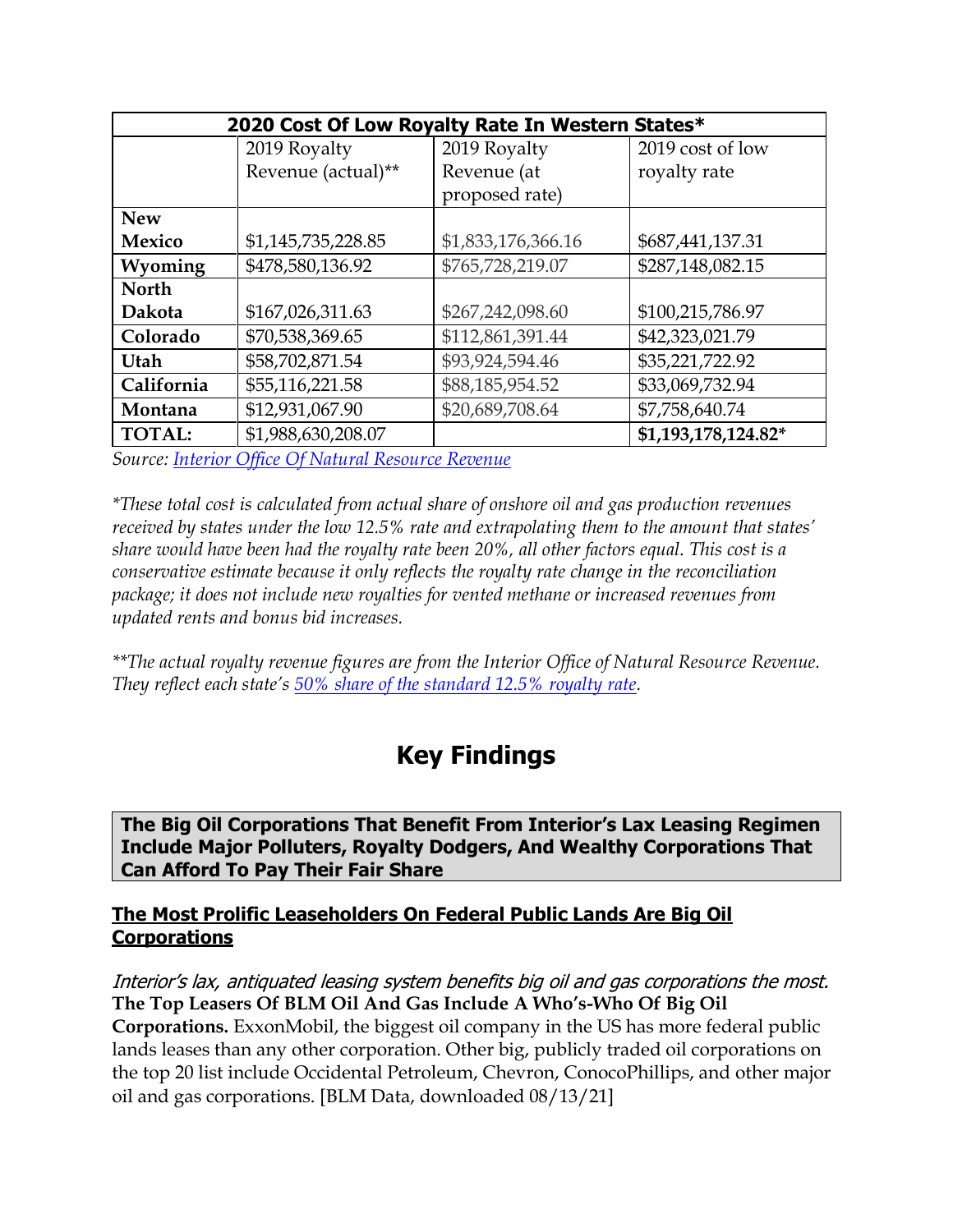| Top Public Lands Leaseholders By Number Of Leases |                         |                      |  |  |
|---------------------------------------------------|-------------------------|----------------------|--|--|
| <b>Company Name</b>                               | <b>Number of Leases</b> | <b>Total Acreage</b> |  |  |
| ExxonMobil Total                                  | 1,819                   | 721,090.45           |  |  |
| <b>EOG</b> Resources                              | 1667                    | 704,048.38           |  |  |
| OXY (Occidental Petroleum)                        | 1,602                   | 454,331.22           |  |  |
| <b>Hilcorp Energy Company</b>                     | 1437                    | 908,302.65           |  |  |
| ConocoPhillips                                    | 1177                    | 328,929.07           |  |  |
| Devon/WPX                                         | 845                     | 326,144.96           |  |  |
| R & R Royalty LTD                                 | 773                     | 413,895.17           |  |  |
| Chevron                                           | 712                     | 401,406.46           |  |  |
| Kirkwood Oil & Gas                                | 693                     | 547,576.01           |  |  |
| Caerus Oil & Gas, LLC                             | 688                     | 443,744.10           |  |  |
| Merit Energy                                      | 665                     | 97,479.34            |  |  |
| Anschutz Exploration                              | 389                     | 384,932.90           |  |  |
| <b>CNOOC Energy USA</b>                           | 380                     | 40,674.90            |  |  |
| Scout Energy Group                                | 368                     | 158,689.00           |  |  |
| <b>Samson Resources</b>                           | 338                     | 109,789.66           |  |  |
| Chesapeake Energy                                 | 335                     | 89,032.20            |  |  |
| <b>Continental Resources</b>                      | 298                     | 110,300.54           |  |  |
| Southland Royalty Company                         | 295                     | 272,089.78           |  |  |
| Ovintiv                                           | 250                     | 84,365.81            |  |  |
| Dugan Production Corp.                            | 241                     | 140,335.46           |  |  |

*Source: Bureau of Land Management*

#### **The Top Leasers Include Big Oil Corporations With A History Of Deliberately Underpaying Royalties On Public Lands And To Private Mineral Rights Owners**

#### **Of The top 20 leaseholders, 12 Have Had Serious Problems Paying Royalties To Mineral Owners, Including Taxpayers On Public Lands**

#### ExxonMobil Has A History Of Violating Federal Royalty Rules And Ripping Off Private Mineral Owners

- ExxonMobil subsidiary XTO Energy, in 2018, paid the Interior Department's Office of Natural Resources Revenue \$890,000 for a "federal leasing royalty violation."
- An ExxonMobil subsidiary, in 2018, was forced to pay \$80 million to settle a class-action lawsuit with Oklahoma landowners who alleged that the company underpaid natural gas royalties for 15 years.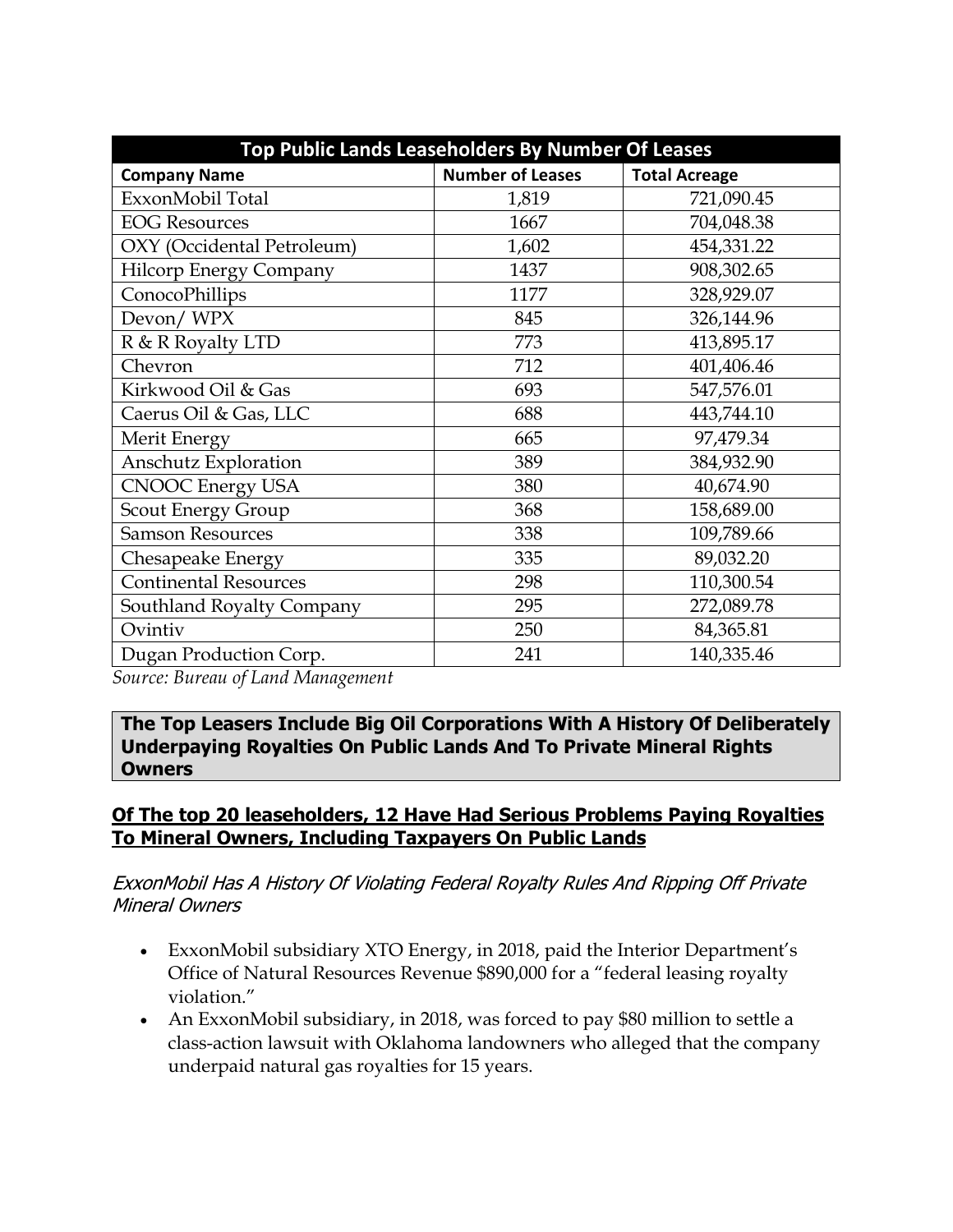• An ExxonMobil subsidiary, in 2015, was forced to pay \$11 million to settle a lawsuit brought by "a group of royalty owners in Western Pennsylvania" who claimed that it "improperly underpaid royalties for natural gas production on a large number of oil and gas leases."

#### EOG Resources Has Been Sued Multiple Times For Failing To Pay Royalties Owed To Mineral Rights Owners.

- EOG Resources, in 2020, was sued in federal court for failing to pay royalty proceeds on time in violation of the Wyoming Royalty Payment Act. EOG Resources is "the largest oil and gas operator in Laramie County," Wyoming.
- EOG Resources, in 2018, was ordered to pay over \$700,000 after it was sued over royalties by a Texas family and another oil company.
- EOG Resources, in 2003, paid \$6 million to settle a class-action lawsuit that alleged that the company failed to properly pay royalties from oil and gas development in violation of the Wyoming Royalty Payment Act.

### Occidental Petroleum Has Been Forced To Pay The Federal Government Tens Of Millions In False Claims Act Penalties For Dodging Royalty Payments

- Occidental Petroleum tried to "dodge paying the U.S. government nearly \$2 million in gas royalties for leases in northeastern New Mexico" it was ordered to pay in 2016.
- Occidental Petroleum, in 2020, paid \$13 million to settle a lawsuit brought by gas royalty owners who accused the company of shorting them on payments.
- An Occidental Petroleum subsidiary, in 2021, was sued by Colorado landowners for underpaying royalties for seven years.
- Occidental Petroleum was forced to pay over \$34 million in penalties for multiple violations of the False Claims Act.

## ConocoPhillips Has An Extensive Record Of Skipping Out On Royalty Payments, And Has Even Been Forced To Pay \$105 Million For Federal Royalty Violations

- ConocoPhillips was forced to pay over \$105 million to the U.S. government for federal leasing royalty violations.
- ConocoPhillips, in 2000, paid \$26 million to settle claims under the False Claims Act "that the company underpaid royalties due for oil produced on federal and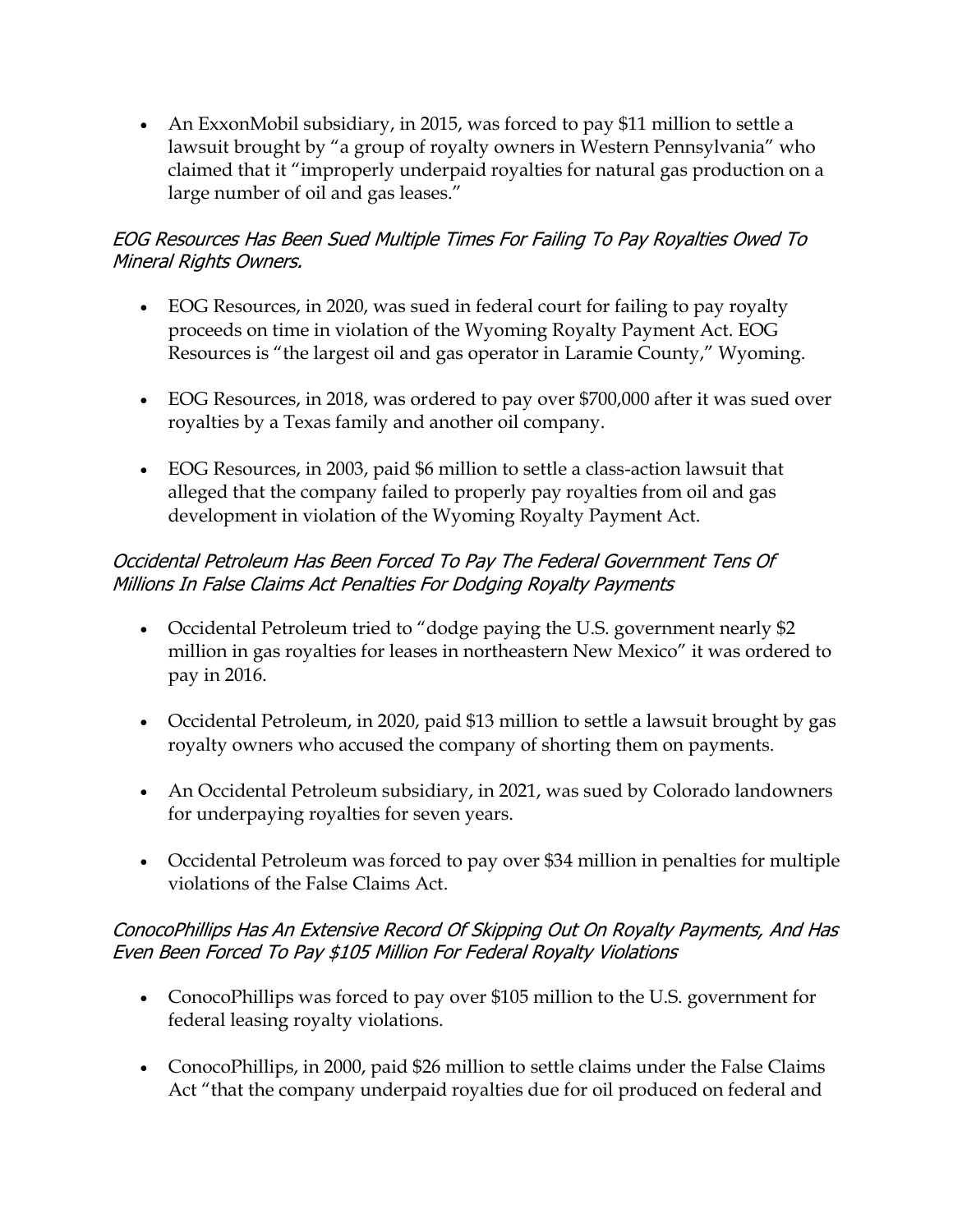Indian leases" for over a decade. Its subsidiary also paid \$8.5 million to settle similar False Claims Act violations.

- ConocoPhillips, in 2005, paid \$21.7 million to settle "a royalty dispute involving coalbed methane (CBM) produced from federal leases in New Mexico."
- A ConocoPhillips subsidiary, in 2017, paid \$7.5 million to settle a lawsuit claiming that it "underpaid royalties on gas production from certain federal leases" in New Mexico.
- A ConocoPhillips subsidiary, in 2014, paid \$85 million to settle a lawsuit brought by New Mexico royalty owners who alleged that it "underpaid royalties in the San Juan Basin by improperly deducting costs of treating and transporting coalbed methane gas."

#### Devon Energy Has Paid Tens Of Millions For Failing To Pay Royalties, Including A 2021 Case Requiring The Company To Pay \$28M To Texas Royalty Owners After Six Years Of Dodging Their Financial Obligations.

- Devon Energy, in 2014, paid \$27.75 million to settle a lawsuit brought by New Mexico royalty owners who alleged that it "underpaid royalties in the San Juan Basin by improperly deducting costs of treating and transporting coalbed methane gas."
- Devon Energy has been forced to pay over \$15 million in penalties for multiple violations of the False Claims Act related to royalties owed to the federal government.
- Devon Energy, in 2021, paid \$28 million to settle a lawsuit brought by Texas royalty owners who "argued they were underpaid millions of dollars in royalties for processing gas extracted from wells at the Bridgeport Gas Processing Plant" for six years.
- Devon Energy, in 2007, paid \$5 million to settle a lawsuit brought by Montana landowners who claimed that it "cheated landowners and others out of millions of dollars in royalty payments."

## Chevron Routinely Skirts Millions Worth Of Royalty Payments, In One Case Coughing Up \$213M To The Federal Government After Numerous Royalty Violations.

• Chevron has been forced to pay over \$213 million in penalties for numerous violations of the False Claims Act related to royalties owed to the federal government.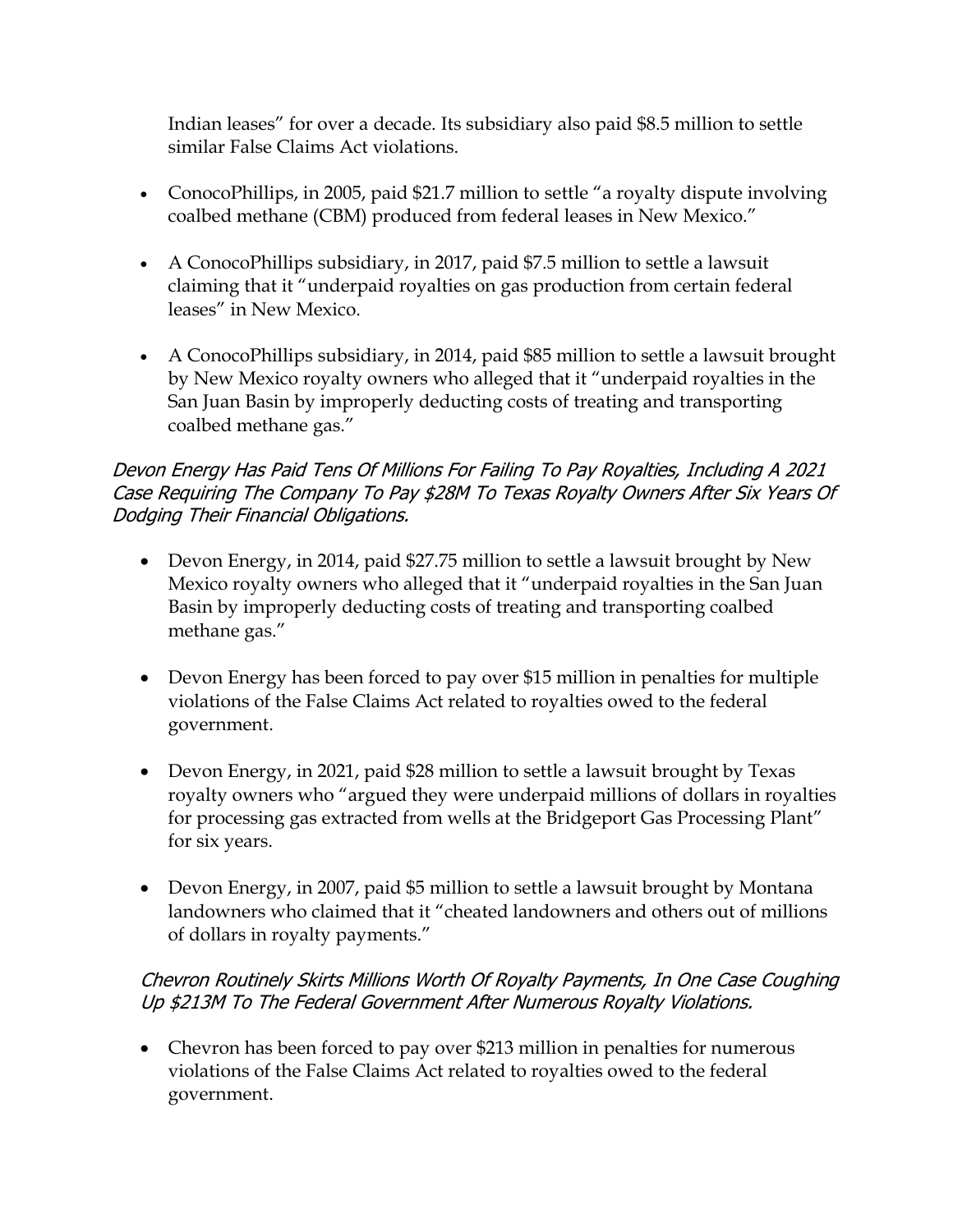- Chevron has been forced to pay nearly \$1.8 million in penalties for federal leasing royalty violations.
- Chevron, in 2019, paid nearly \$5 million to settle a class action lawsuit brought by 7,000 oil and gas royalty owners in Oklahoma who alleged it had "stiffed them on royalty payments."
- A Chevron subsidiary, in 2021, was sued by Colorado landowners for underpaying royalties for seven years.
- Chevron, in 1997, paid \$17.5 million to settle a lawsuit brought by the state of Texas for underpaying oil royalties.

#### CNOOC Was Sued For Underpaying Royalties On 30,000 Acres In Texas

• CNOOC, in 2016, was sued by Texas landowners for underpaying royalties on 30,000 acres in the Eagle Ford Shale.

#### Samson Resources Paid \$17.5 Million To Settle Claims That It Underpaid Royalties To A Texas Family

• Samson Resources has been forced to pay over \$200,000 for violating environmental and safety regulations.

#### Chesapeake Energy Has An Extensive Record Of Dodging Royalties To The Federal Government And Private Mineral Rights Owners—Chesapeake Has Been Sued Hundreds Of Times For Dodging Royalties

- Chesapeake Energy has been forced to pay over \$3.3 million in penalties for multiple federal leasing royalty violations.
- Chesapeake Energy has faced "hundreds of lawsuits" regarding royalty underpayments and settled cases "brought by residents, city councils and school boards for allegedly not abiding by the terms of gas lease contracts."
- Chesapeake Energy, in 2021, paid \$5.3 million to settle a five-year lawsuit brought by the state of Pennsylvania over claims that the company "cheated at least 4,000 landowners who signed drilling leases with the company." The state alleged that it "tricked landowners into signing industry-friendly leases in the early years of the Marcellus Shale drilling boom and then improperly deducted post-production expenses from their royalty checks."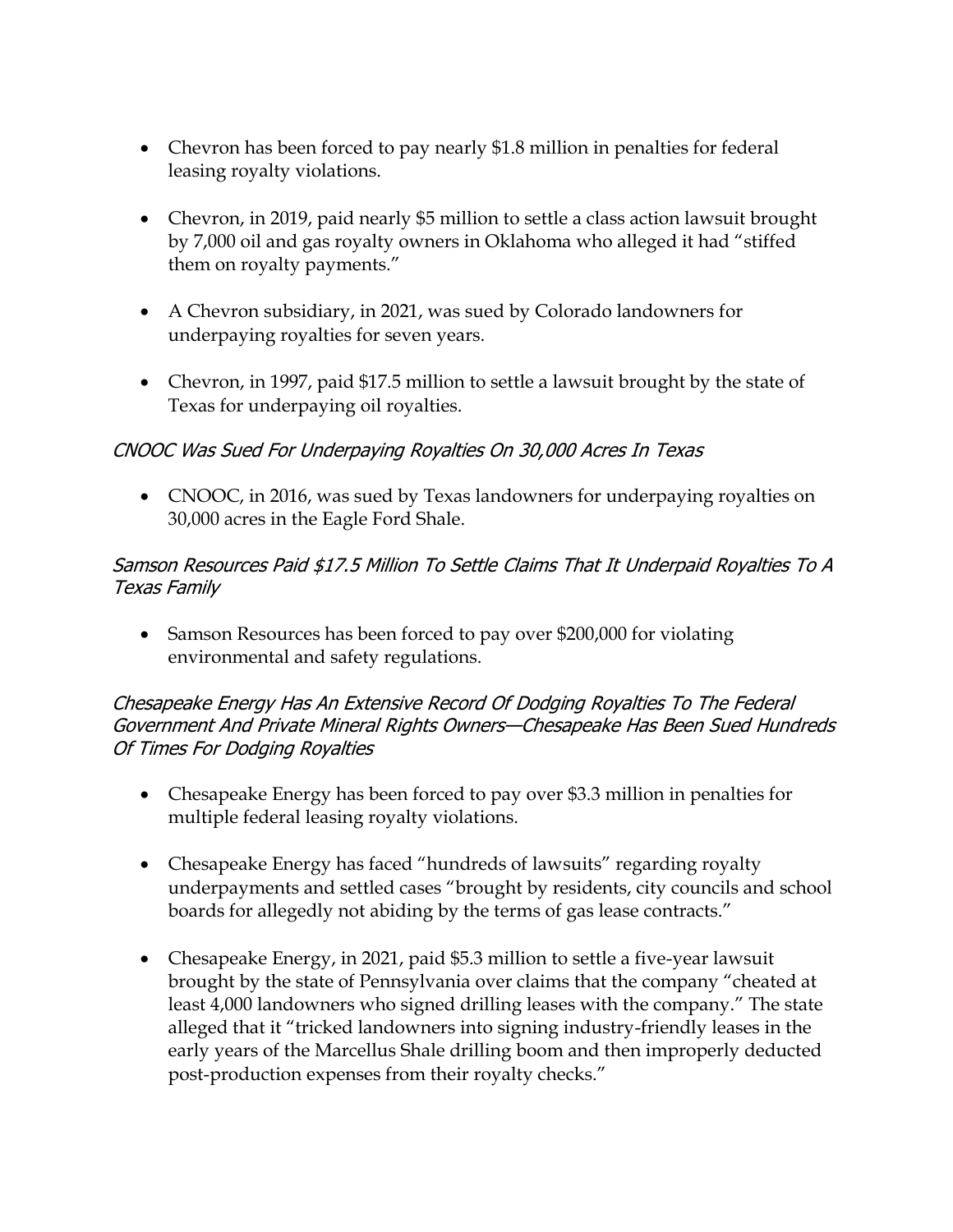- Chesapeake Energy, in 2016, paid nearly \$40 million to settle a lawsuit brought by Texas residents "who claimed their royalties [had] been underpaid for leases in the Barnett Shale."
- Chesapeake Energy, in 2015, was forced to pay \$25 million to settle a lawsuit brought by the state of Michigan for "antitrust, fraud and racketeering." The case was brought following a 2012 report "that detailed how Chesapeake and an archrival had discussed dividing up their bids on leases of public land in Michigan to avoid prices from escalating." The state of Michigan "said the collusion may have been a factor pushing down state lease prices to \$40 per acre" at a 2010 public auction "from a record-high average \$1,510 per acre at the prior auction five months earlier." Chesapeake pled guilty "to one count each of attempted antitrust violation and false pretenses, both misdemeanors," as part of the deal.
- Chesapeake Energy, in 2020, paid \$6.1 million to settle a lawsuit brought by Oklahoma royalty owners alleging that it "repeatedly delayed making royalty payments and had failed to pay interest."
- Chesapeake Energy was, in 2016, was forced to pay \$1 million to a Texas family it shortchanged in royalty payments.
- Chesapeake Energy, in 2016, was sued with CNOOC by Texas landowners who claimed that the companies "underpaid royalties under lease agreements for wells on approximately 30,000 acres."
- Chesapeake Energy, in 2012, fought "more than a dozen lawsuits" alleging underpayment of royalties after it systematically began reinterpreting contracts in its favor to allow for cost deductions that it passed on to royalty owners.
- Chesapeake Energy, in 2007, paid \$40 million to help settle a royalty dispute against a subsidiary that was purchased after the lawsuit was filed.
- Chesapeake Energy, in 2001, "paid \$3.4 million to settle a class action brought by Virginia royalty owners claiming the company made improper deductions."

#### Continental Resources Paid Over \$100 Million To Settle A Lawsuit Claiming It Underpaid Royalties. It Also Sued The Federal Government To Try To Get Lower Royalty Payments.

• Continental Resources, in 2021, sued the U.S. government in an attempt to lower its royalty payments.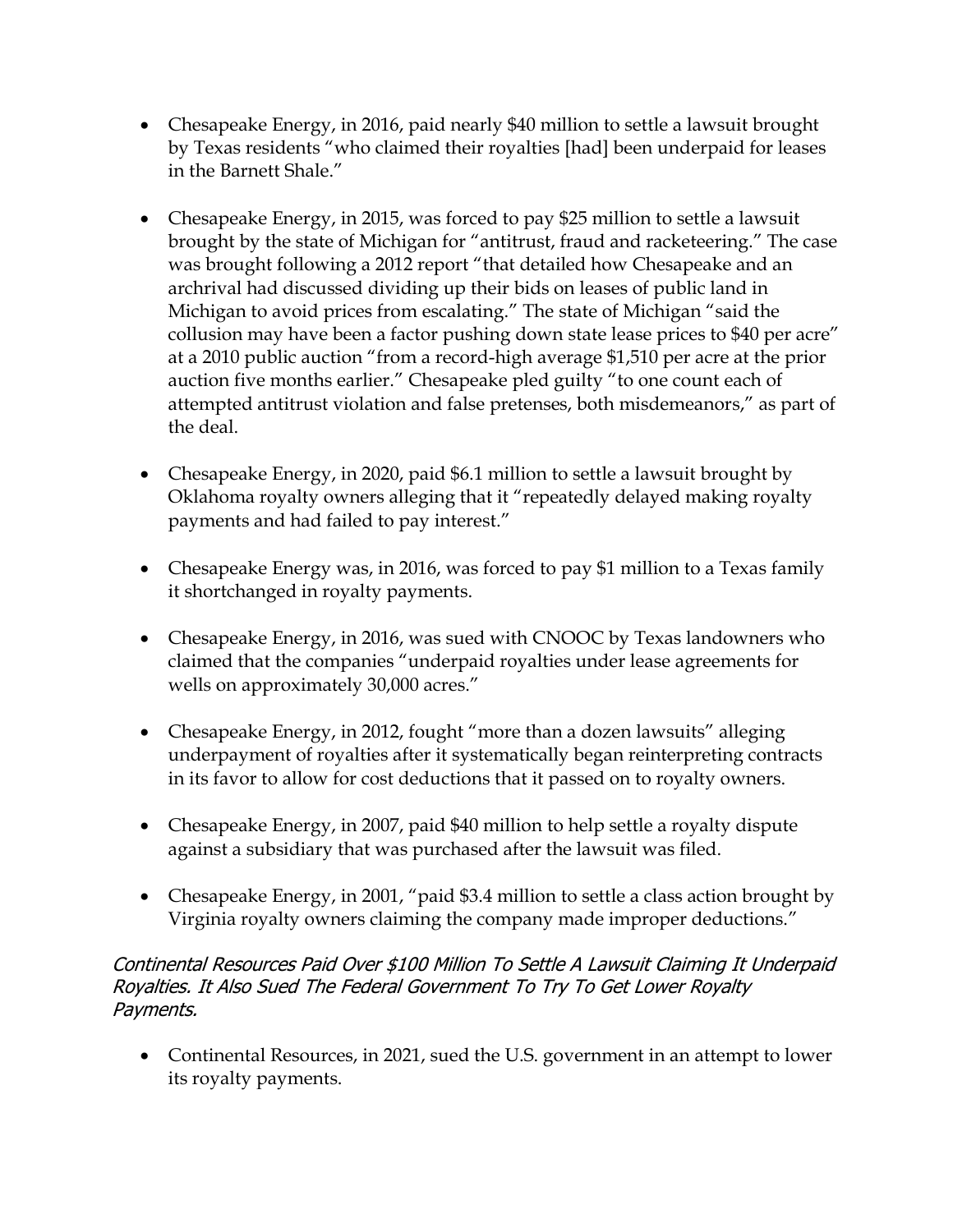- Continental Resources, in 2018, paid over \$100 million "to settle a class-action that alleged underpayment of royalties in Blaine County, Oklahoma."
- Continental Resources, in 2017, paid over \$6.6 million to settle a lawsuit alleging underpayment of royalties.

#### Southland Royalty Was Sued For Shortchanging Mineral Rights Owners In 2020, But Ducked Responsibility By Declaring Bankruptcy.

- Southland Royalty, in 2019, was sued for underpaying royalties on 300 New Mexico leases, with claims against it exceeding \$5 million.
- Southland Royalty filed for Chapter 11 bankruptcy protection in January 2020, before the COVID pandemic broke out. Its \$252 million bankruptcy plan did not include a \$3 million set-aside sought by royalty owners.

## Ovintiv Has Been Caught Dodging Royalty Payments In Canada, Michigan, Colorado, And Oklahoma

- Ovintiv, in 2021, was sued by an Oklahoma woman who alleged that the company "uses dodgy accounting methods to underpay royalties to those with oil-and-gas leases with the company."
- Ovintiv, in 2014, was forced to pay \$5 million to the state of Michigan to settle criminal bid-rigging charges. It was accused of illegally "dividing state lands whose gas and oil rights were up for auction to avoid competing" with Chesapeake Energy.
- An Ovintiv subsidiary, in 2020, was forced to pay \$31.5 million to settle a royalty underpayment lawsuit.
- Ovintiv, in 2014, was sued in Canada for breaching royalty agreements.
- Ovintiv, in 2008, paid \$40 million to settle a class action lawsuit in Colorado that accused it of underpaying royalties to owners by improperly subtracting fees and costs.

**The Top Public Lands Leasers Include Major Corporations That Bring In Billions In Revenue Per Year. They Can Afford A Modest Royalty Increase To Benefit Western Economies**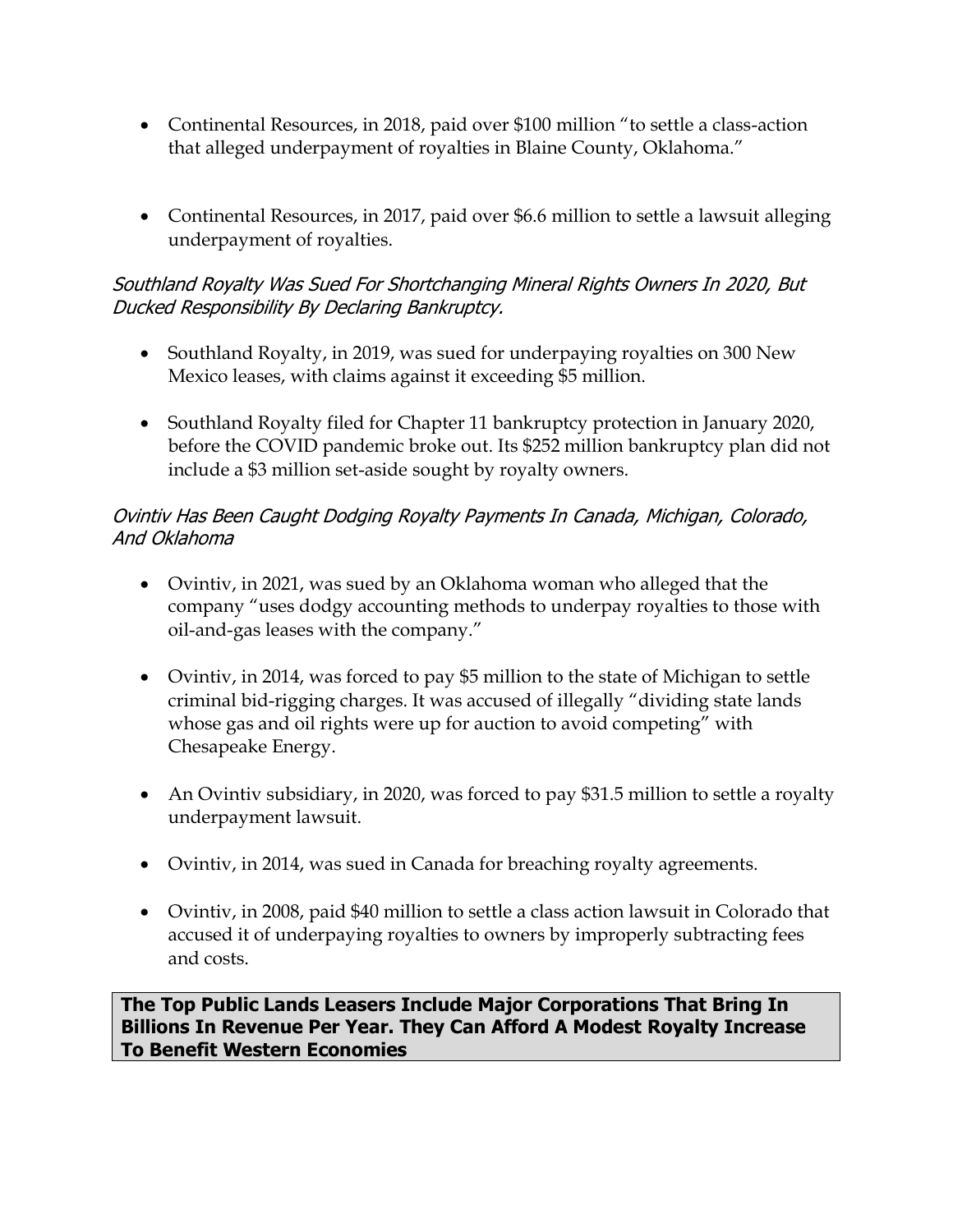#### **The Top Leasers Include Hugely Profitable Big Oil Corporations That Can Afford To Pay Their Far Share**

The Publicly Traded Big Oil Corporations With The Most Public Lands Leases Can Afford To Pay A Fair Share—Doubling The Federal Royalty Rate Would Cut Into Their Annual Revenues By As Little As A Fraction Of A Percent.

- ExxonMobil paid \$307,027,232 in federal royalties in 2019. That same year, Exxon had \$256,000,000,000 in revenues. If the federal royalty rate were increased to 25%, the rate Texas charges on state lands, the difference would constitute **0.1%**  of Exxon's revenues for that year.
- EOG Resources paid \$228,611,366 in federal royalties in 2019. That same year, EOG had \$17.4 billion in revenue. If the federal royalty rate were increased to 25%, the rate Texas charges on state lands, the difference would constitute **1.3%** of EOG's revenues for that year.
- Occidental Petroleum paid \$656,310,976 in federal royalties in 2019. That same year, Occidental had \$21.75 billion in revenue. If the federal royalty rate were increased to 25%, the rate Texas charges on state lands, the difference would constitute just **3%** of Occidental's revenues.
- Hllcorp Energy paid \$106,733,291 in federal royalties in 2019. Hilcorp, a private company, does not publish revenue data, but estimates put the figure at  $$3.99$ [billion.](https://www.petroleumnews.com/pntruncate/316634420.shtml) If the federal royalty rate were increased to 25%, the rate Texas charges on state lands, the difference would constitute just **2.6%** of Hilcorp's estimated revenue.
- ConocoPhillips paid \$131,698,653 in federal royalties in 2019. That same year, ConocoPhillips had \$36.67 billion in revenue. If the federal royalty rate were increased to 25%, the rate Texas charges on state lands, the difference would constitute just **0.36%** of ConocoPhillips's revenues.
- Chevron paid \$429,317,377 in federal royalties in 2019. That same year, Chevron had \$140 billion in revenue. If the federal royalty rate were increased to 25%, the rate Texas charges on state lands, the difference would constitute just **0.31%** of Chevron's revenues.
- Chesapeake Energy paid \$46,449,192 in federal royalties in 2019. That same year, Chesapeake had \$8.49 billion in revenue. If the federal royalty rate were increased to 25%, the rate Texas charges on state lands, the difference would constitute just **0.54%** of Chesapeake's revenues.